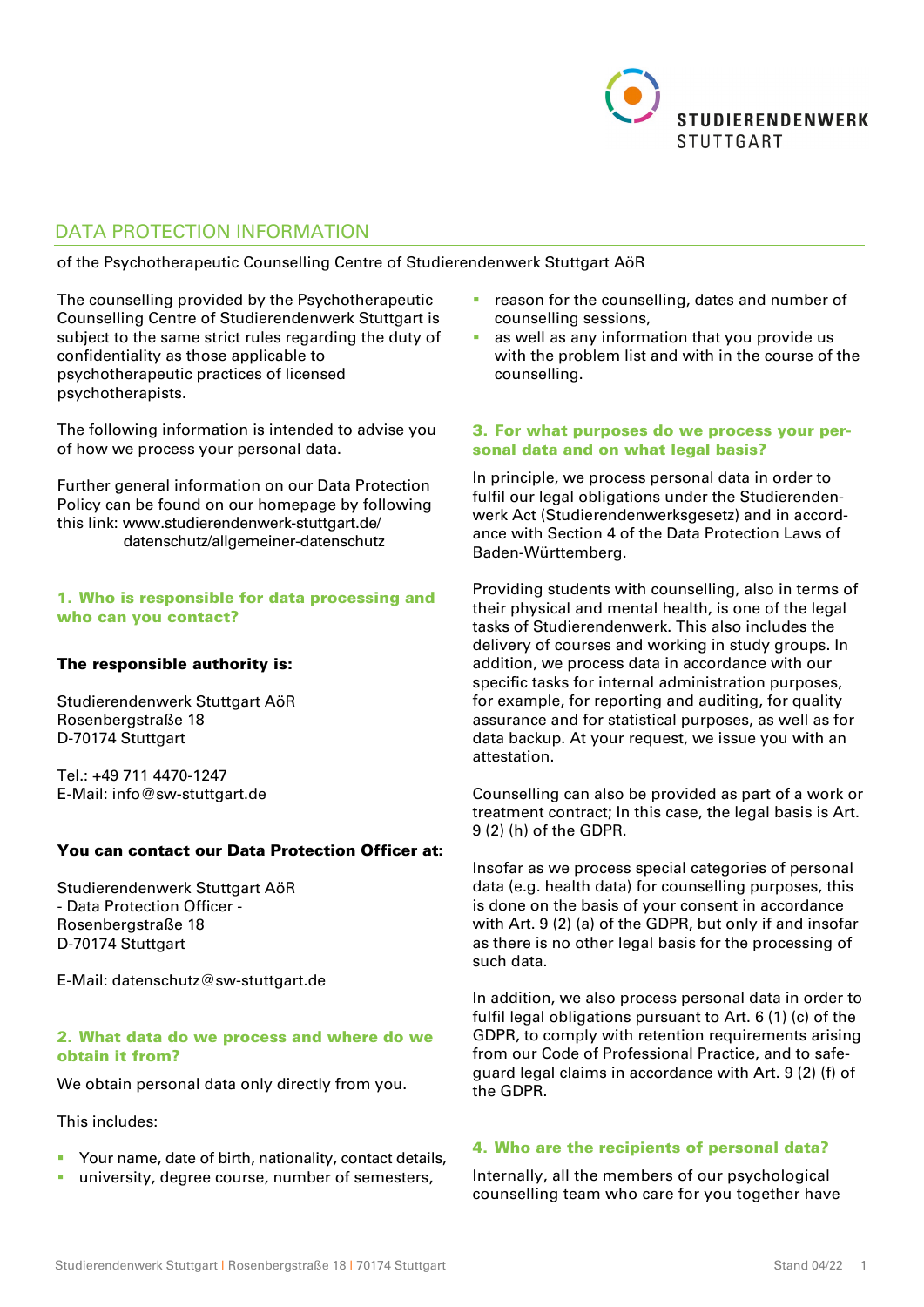

access to your data. As far as necessary for the coordination of counselling appointments, our Social Services Secretariat can also access the information. Our IT may access to the extent strictly necessary for the administration and security of the IT components used. All these persons are bound to the strictest confidentiality.

In principle, we do not pass personal data on to third parties.

By way of exception, we may disclose your data to your general practitioner or other doctors or agencies you have designated, though only at your express request and with your consent and provided that you release us from our duty of confidentiality.

Whenever we disclose statistical evaluations to the Ministry of Science or to our umbrella organisation, Deutsches Studentenwerk e.V., these only ever contain completely anonymised data that does not allow any conclusions to be drawn about individuals.

In addition to the aforementioned recipients, we have commissioned specialised service providers to assist us, including web hosts, software suppliers and system administrators. These may only access personal data to the extent that is unavoidable for the fulfilment of their respective tasks.

If you use electronic services (e.g., E-Mail, internet), your metadata (e.g., E-Mail address, IP address) is disclosed to the service providers. Unless you use these services with encryption, the content data (e.g., E-Mail content, attachments) may also be disclosed on the internet. This is beyond our influence; we therefore ask you not to communicate sensitive information via the internet.

#### 5. How long is personal data stored?

In principle, we only store personal data until the purpose of the storage has been fulfilled. We must comply with retention periods and may not erase the respective data prior to the expiry of these periods.

The standard retention period is ten years. If no counselling is offered after you contact us, the recorded data is erased after three years.

Data on participation in courses and groups is deleted two years after the respective event.

If deletion of the data is requested or consent given is withdrawn, we delete it immediately unless further storage is required or permitted by law.

# 6. Are you required to provide personal data?

You are not required to give us any further information about you, but without such information, we will not be able to advise you properly and help you.

In addition, we must be able to determine whether you are a student or a university member, otherwise we are not allowed to provide our free services. This is why we need evidence.

# 7. Is personal data transmitted to a third country?

We do not transfer personal data to third countries.

# 8. What are your data protection rights?

Data subjects have the following rights in relation to the data concerning them:

- the right of access to their data pursuant to Art. 15 of the GDPR,
- $\blacksquare$  the right to rectification pursuant to Art. 16 of the GDPR,
- **the right to erasure pursuant to Art. 17 of the** GDPR,
- the right to restriction of processing pursuant to Art. 18 of the GDPR,
- the right to data portability pursuant to Art. 20 of the GDPR,
- the right to object to processing pursuant to Art. 21 of the GDPR,
- $\blacksquare$  the right to lodge a complaint with a supervisory authority pursuant to Art. 77 of the GDPR.

In addition, pursuant to Art. 7 (3) of the GDPR, you have the right to withdraw your previously given consent at any time and with effect for the future. Given consent and its withdrawal do not have any effect if and insofar as there is another legal basis for the processing.

### 9. Register via the cloud

With your express consent, you can provide us with the required documents directly online. This saves